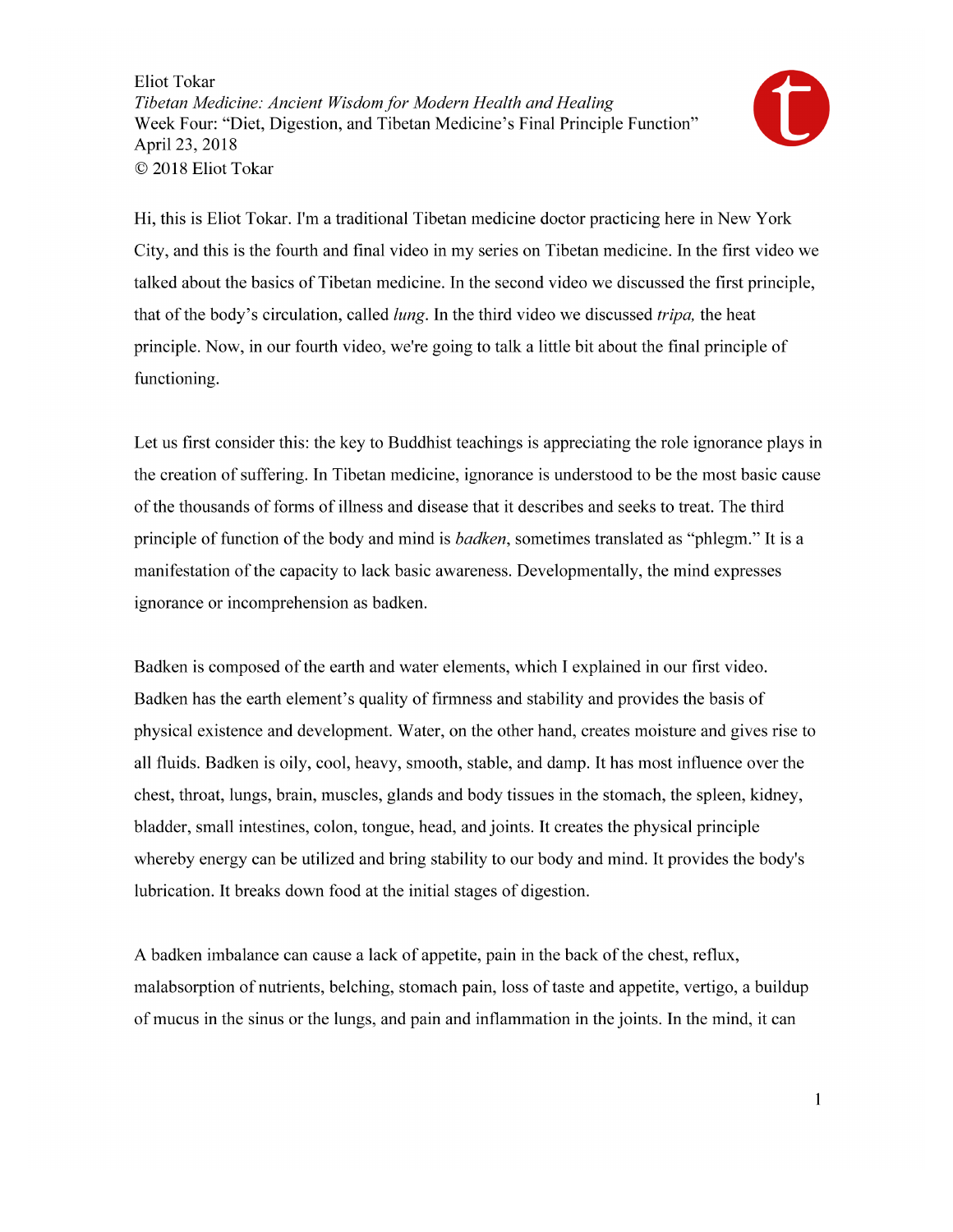

cause things such as depression or sluggishness, confusion, anorexia, bulimia, mental dullness, or anhedonia [lack of interest].

You might be noticing there are certain disorders that could be caused by any of the three principles of function. That is because the principles all work somewhat interactively or interdependently in the body. It's also because different issues (for example, indigestion, depression, or joint pain) can have different causes, which I touched on in our first video when I discussed differential diagnosis or individualized diagnosis. We distinguish between different patients with the same biomedical diagnosis by understanding the nature of the illness as individualized in each patient.

What behaviors can we pursue to help us resolve imbalance in badken? We should avoid getting really cold or constantly being cold. We should especially avoid getting cold around the waist and hips because the kidneys are very related to this function. Avoid oversleeping; many people deprive themselves of sleep and then they oversleep, which causes causes sluggishness and badken buildup. It's beneficial to exercise and get good physical activity.

Regarding diet, we should avoid cold and chilled foods. Cold and chilled foods are very popular, especially in the United States, and perhaps increasingly in global consumer culture. These foods are quite detrimental to digestion and the idea that they keep you cool when it's hot out is not quite accurate. One doesn't have to look to Tibetan medicine to understand that—it's quite well discussed. We should largely avoid cold and chilled foods, and especially avoid eating them in large quantity. We can avoid other foods that are cooling like pork, goat meat or goat milk products; the nightshade vegetables like bell peppers, raw tomatoes, eggplant, and cucumbers; yams, turnips, and—everyone's favorites—sugar and artificial sweeteners.

There are things we can add to the diet to address badken imbalance in line with the principle of holism. We should try to consume foods with moderately hot, sour, astringent, and stimulative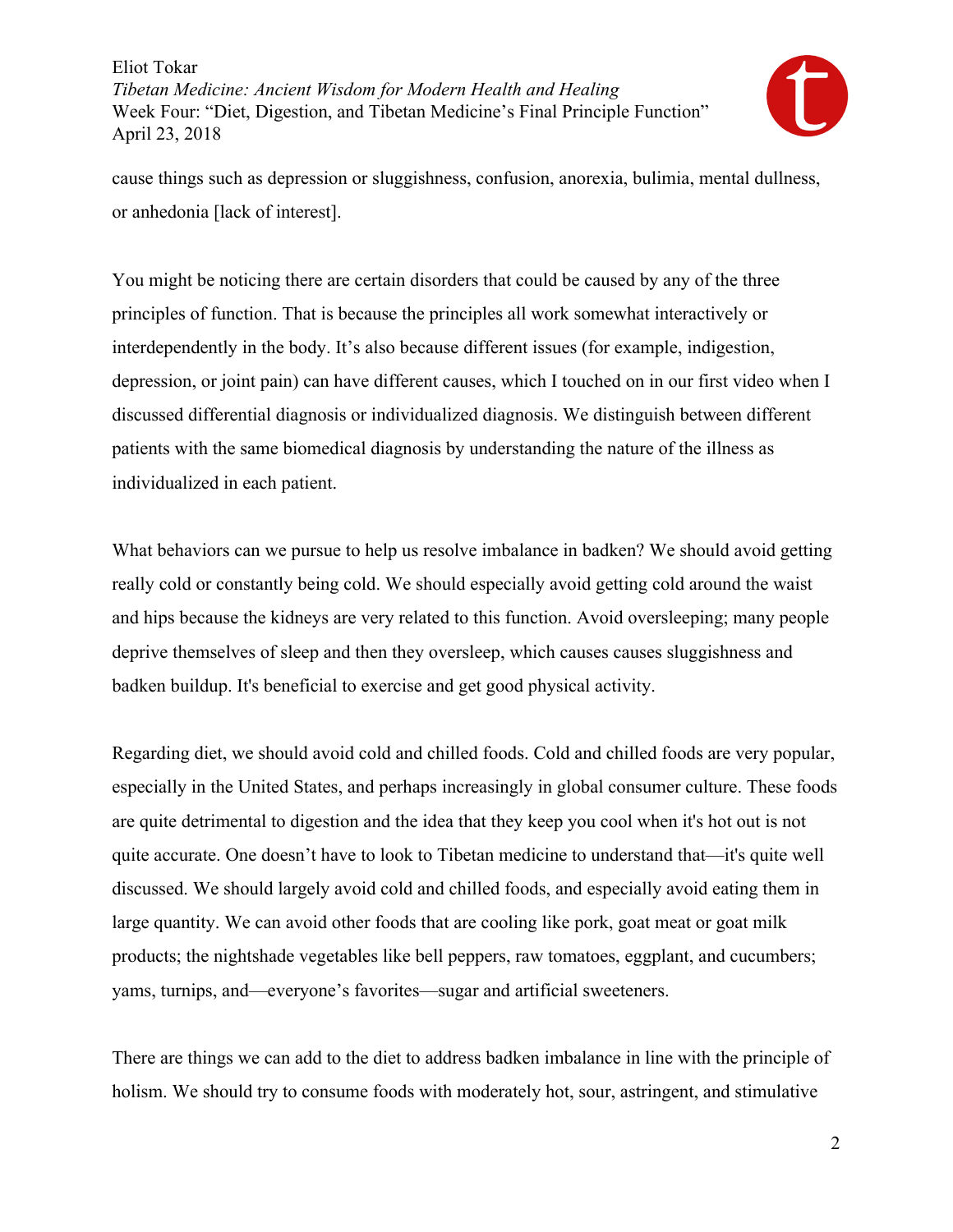

qualities. We could try to drink boiled water. In most Asian countries people drink lots of boiled water, especially around meals and in the morning and evening because it helps with digestion. At the beginning it sounds kind of boring but once you start doing it you feel so good that you keep it up. Other warming foods are honey, fish, pomegranate, ginger, sheep's milk products, radishes, millet, and many other foods like these.

In terms of physical therapy, heating and stimulating treatments like massage, especially massage with oil, are used often. Treatments like moxibustion, which most commonly uses heated Artemisia [a family of plants], and other techniques are used to create heat directly on the skin in meridian points that relate to the illness. Certain kinds of hot baths are also good. Of course you could take a hot bath at home, but there are medicinal baths as well.

Let's have a very serious discussion about digestion. Digestion is one of the greatest keys to good health, and maintaining or restoring good digestion is very important. One area of digestion that people have become very interested in—and in some cases obsessed with—is the issue of gluten. Some people have Celiac disease in which they're allergic to gluten, while others can eat gluten without any problems. There's a huge number of people who have recently decided that gluten is a problem for them, but this is really a kind of digestive disorder more than it is a gluten disorder. Of course, there are also agricultural and agro-business issues that are reasonably brought up, but the sudden spades of people who are unable to digest basic foods, like gluten, are based on problems with digestion. For example, I find a fair number of patients I've seen develop indigestion from eating foods that are otherwise quite healthy, but the way that they're eating and combining them can weaken digestion.

Foods that can harm digestion include yogurt, especially when eaten cold or combined with sweets or nuts; light diets and cooling diets consisting mostly of salads, especially salads with old meat mixed into them like they buy in salad bars; smoothies; and energy bars, which could have a lot of nutrients but are hard to digest.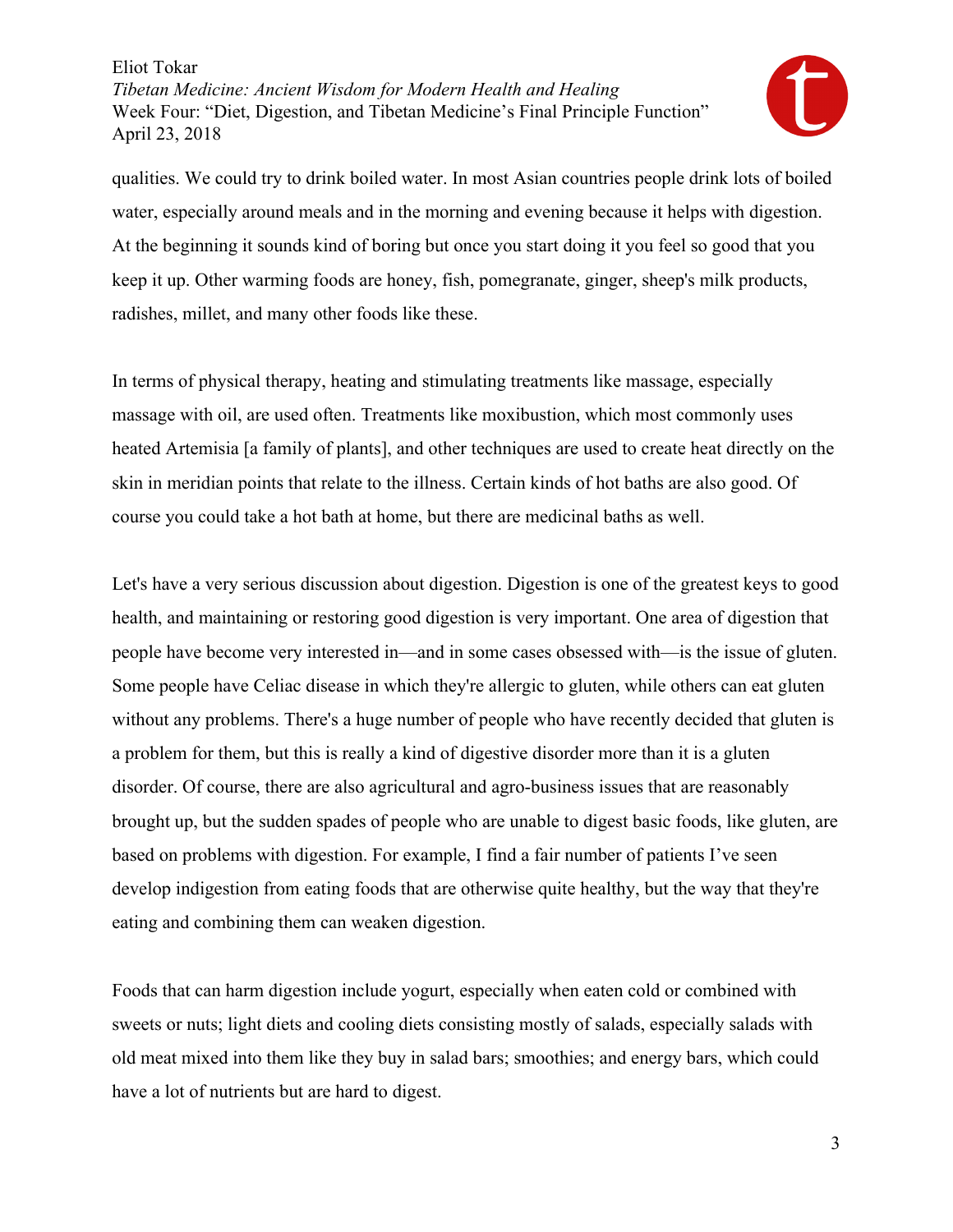

What are the components of digestion? First, chewing breaks down the food before it moves to the stomach. The next most important part is separating the nutrition from the waste. Next, that nutrition is converted into seven constituents that the body requires: blood, flesh, fat, bone, bone marrow, and the reproductive fluids. The final step, if the nutrition and waste are properly separated, is eliminating the waste via feces, urine, or sweat.

Now let's look at the three stages of digestion relative to the three principles of function or *nyepa*—lung, tripa, and badken. The first digestive stage takes place principally from the mouth to the upper part of the stomach, where badken breaks down the food. The tripa digests in the stomach and filters that digestive essence that we've discussed. The digested food reaches the intestines where the final food digestion takes place. Then the lung, which is like fire, absorbs and transports the nutrition to the liver, through the veins, and into the body. Finally, the waste is eliminated via the lung that moves downward in the obvious ways we've discussed.

What should you expect if you see a doctor of Tibetan medicine? First they will observe you; there are many things one could observe about a patient. In many ways medicine is a deductive process. It's a little bit like what Sherlock Holmes does. The doctor observes many signs about the person—the way they speak, their appearance, their complexion, etc. Next, the doctor should talk to the patient. Many doctors work very fast with patients in traditional Asian medicine overall and even in Tibetan medicine. My teacher Dr. Trogawa Rinpoche felt that talking to the patient is very important because it provides an understanding of that person's personal experience of the illness, which adds to a more accurate diagnosis.

Next, the doctor will feel the radial artery of each wrist with three fingers of each of their hands. Each half of the three fingers detects the functioning of an individual organ system. For example, on the first digit of the left hand are the lungs and large intestine, on the second digit are the liver and gallbladder, and on the third are the right kidney and bladder. On the first digit of the right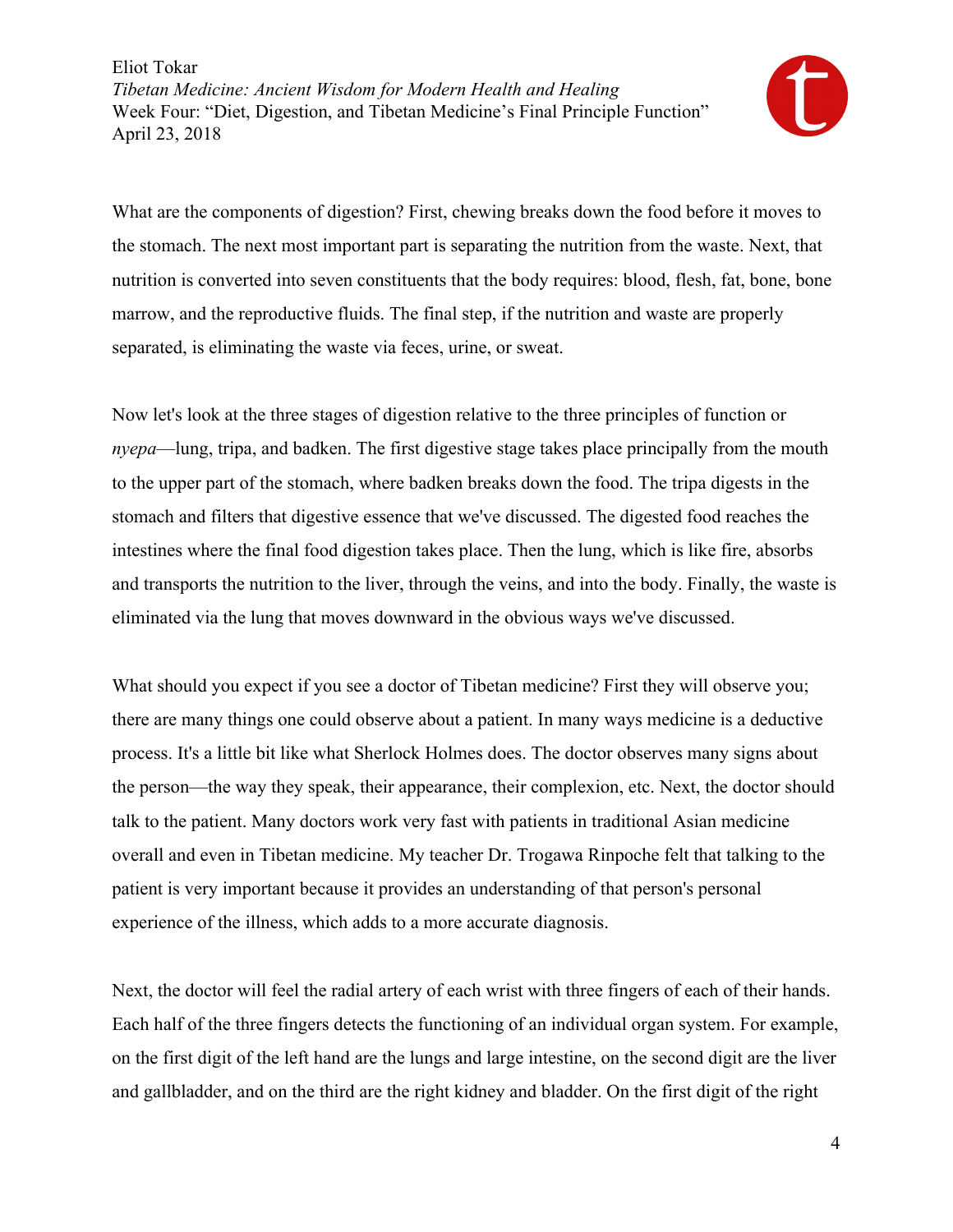

hand are the heart and small intestine, on the second are the spleen and stomach, and on the third are the left kidney and reproductive organs. (That first digit—that which detects the lungs and large intestine, and the heart and small intestine—changes sides between men and women.)

Next, the doctor will look at a urine sample. In Tibetan medicine it is thought that urine, an important end product of digestion, carries with it many characteristics that, if read properly, tell an enormous amount about what is going on inside the body. The components or metrics that are examined in the urine sample include the color, the odor, the viscosity, the way bubbles form or disappear when the sample is mixed, deposits that appear in the sample, where they appear, deposits that appear on the surface, the extent to which the sample is clear, cloudy, or opaque, and many other things.

The doctor will look at your eyes, especially the white sclera part of the eye, to look for specific signs or to confirm the diagnosis. Additionally, one could look at the tongue for formations, deposits, cracks, or other kinds of anomalies. This is a typical medical approach; all types of medicine use various kinds of observation and tests to both make and then confirm a diagnosis. In terms of treatment, as we've discussed already, the first level of treatment should be diet, and then behavior. If just diet or behavior are sufficient one doesn't need any other kind of treatment.

Nowadays people often focus on supplements, pills, and medicines. These are important tools, but diet and behavior are the key to maintaining good health and alleviating illness. If behavior and diet aren't sufficient, Tibetan medicine has a huge number of herbal compounds to use as well as physical therapies like massage, its own unique system of acupuncture, heating treatments on the skin as I've described, and many other things.

I advise that if you see a Tibetan doctor, or for that matter if you see any sort of traditional Asian medicine doctor, please ask for your diagnosis. The doctor might not speak English well, but having an understanding of what the doctor is seeing and diagnosing will greatly enhance your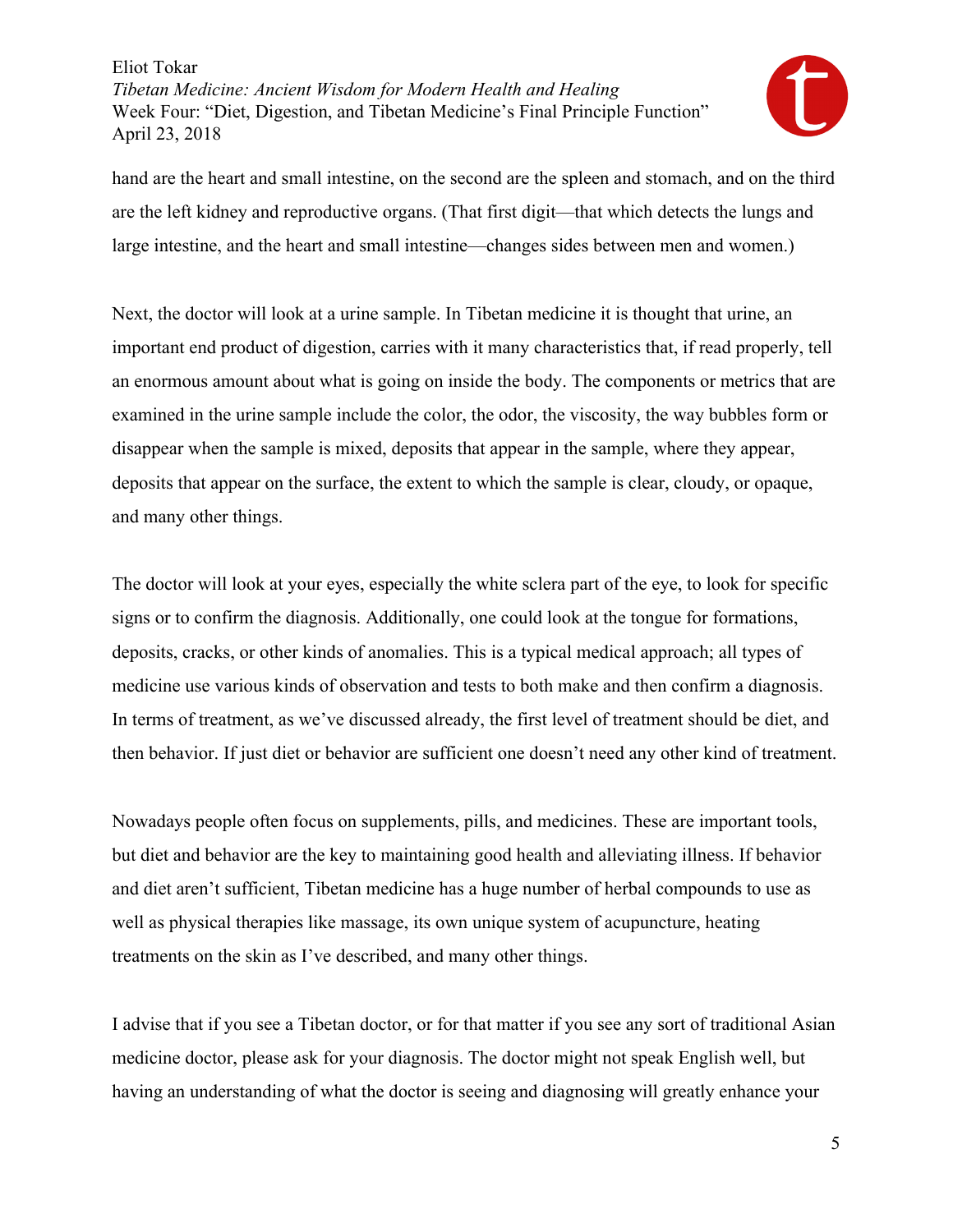

ability to do something about your health, without becoming dependent on things like pills. It's also a way to educate yourself about balance. I will emphasize that we're talking about a responsive model of healthcare, meaning one that's first based on a concept of health, as opposed to a more reactive, disease-based model, the type we're more familiar with nowadays.

Self-care requires that you take responsibility for yourself. I don't mean that in a vague sense, but that you must actually do things day-to-day to help balance your health as best as possible, and not just take a 'pop-a-pill' type of approach. I have seen that the ability to adapt properly to the treatment has an enormous effect on my patients. For example, I have one patient—a lady in her early 60s—who came to me with collagenous colitis [an inflammatory bowel disease]. She had been told by her doctor that she would have to look constantly for a bathroom for the rest of her life. After working very hard, learning how to take care of herself, and taking some herbal treatments, she's since moved on. Now she has a very full life.

I would advise you to avoid food fads and other kinds of consumerist approaches to health. There isn't just one approach that will work for you; there are many products, supplements, and diets that can help you. Educating yourself about your health is key. When looking at foods, nutritional data can be very meaningful. It certainly has an *in vitro*, laboratory meaning, but in contrast to looking at how a whole food can affect the body, sometimes that truth becomes a truism. As the food writer Michael Pollan points out, this "nutritionalism" [a paradigm focusing exclusively on food's nutrients] can be confusing, so you need to understand what you're doing.

Nowadays when we think about medicine we think about a professional and technical field, and for many centuries medicine was practiced by doctors and medical professionals. But such professionals aren't always available to the average person. It is very important to remember that for many centuries medical and healthcare knowledge was passed down through society in groups and families by those who weren't medical experts, often mothers and grandmothers.